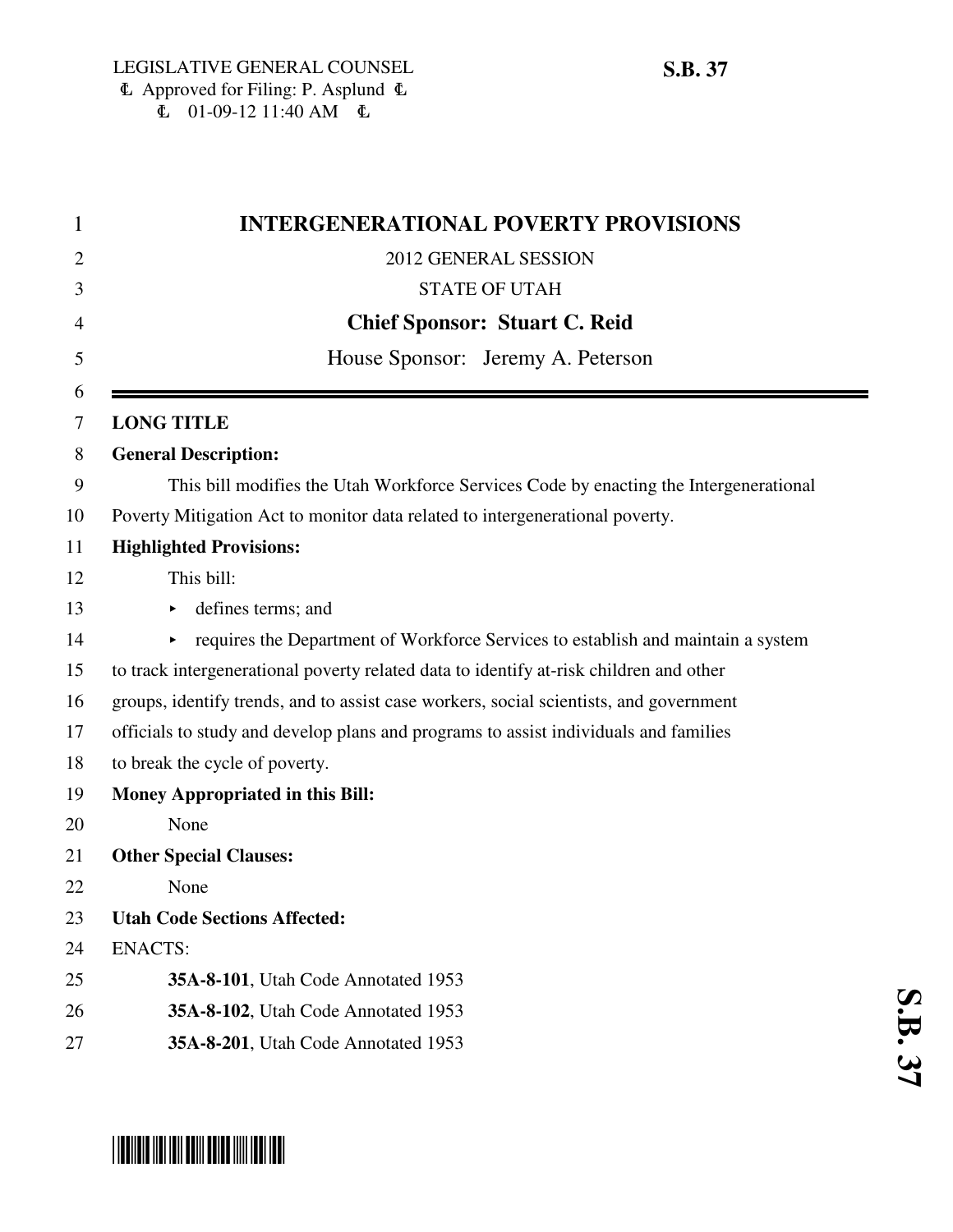| Be it enacted by the Legislature of the state of Utah:                                          |
|-------------------------------------------------------------------------------------------------|
| Section 1. Section 35A-8-101 is enacted to read:                                                |
| <b>CHAPTER 8. INTERGENERATIONAL POVERTY MITIGATION ACT</b>                                      |
| <b>Part 1. General Provisions</b>                                                               |
| 35A-8-101. Title.                                                                               |
| This chapter is known as the "Intergenerational Poverty Mitigation Act."                        |
| Section 2. Section 35A-8-102 is enacted to read:                                                |
| 35A-8-102. Definitions.                                                                         |
| As used in this chapter:                                                                        |
| (1) "Cycle of poverty" or "poverty cycle" means the set of factors or events by which           |
| the long-term poverty of a person is likely to continue and be experienced by each child of the |
| person when the child becomes an adult unless there is outside intervention.                    |
| (2) (a) "Intergenerational poverty" means poverty in which two or more successive               |
| generations of a family continue in the cycle of poverty and government dependance.             |
| "Intergenerational poverty" does not include situational poverty.<br>(b)                        |
| (3) "Poverty" means the state of a person who lacks a usual or socially acceptable              |
| amount of money or material possessions as demonstrated by the person's income level being at   |
| or below the United States poverty level as defined by the most recently revised poverty        |
| income guidelines published by the United States Department of Health and Human Services in     |
| the Federal Register.                                                                           |
| (4) "Situational poverty" means temporary poverty that:                                         |
| (a) is generally traceable to a specific incident or time period within the lifetime of a       |
| person; and                                                                                     |
| (b) is not continued to the next generation.                                                    |
| Section 3. Section 35A-8-201 is enacted to read:                                                |
| Part 2. Intergenerational Poverty Tracking System                                               |
| 35A-8-201. Intergenerational poverty tracking system -- Data -- Analysis --                     |
| Annual report.                                                                                  |
| (1) The department shall establish and maintain a system to track intergenerational             |
| poverty.                                                                                        |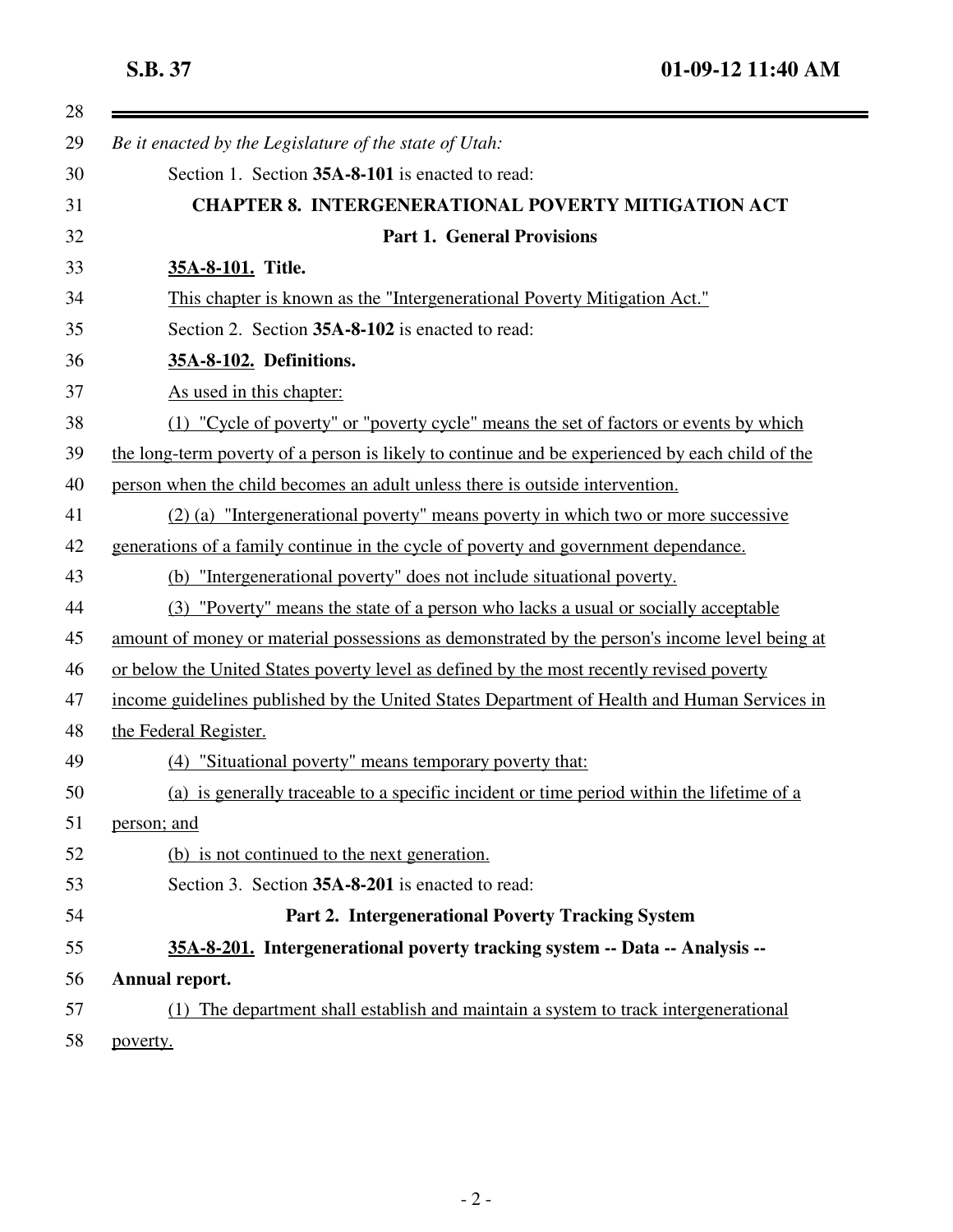## **01-09-12 11:40 AM S.B. 37**

| 59 | (2) The system shall:                                                                         |
|----|-----------------------------------------------------------------------------------------------|
| 60 | (a) identify groups that have a high risk of experiencing intergenerational poverty;          |
| 61 | (b) identify incidents, patterns, and trends that explain or contribute to                    |
| 62 | intergenerational poverty;                                                                    |
| 63 | (c) assist case workers, social scientists, and government officials in the study and         |
| 64 | development of effective and efficient plans and programs to help individuals and families in |
| 65 | the state to break the cycle of poverty; and                                                  |
| 66 | (d) gather and track available local, state, and national data on:                            |
| 67 | (i) official poverty rates;                                                                   |
| 68 | (ii) child poverty rates;                                                                     |
| 69 | (iii) years spent by individuals in childhood poverty;                                        |
| 70 | (iv) years spent by individuals in adult poverty; and                                         |
| 71 | (v) related poverty information.                                                              |
| 72 | (3) The department shall:                                                                     |
| 73 | (a) use available data in the tracking system, including public assistance data, census       |
| 74 | data, and other data made available to the department;                                        |
| 75 | (b) develop and implement methods to integrate, compare, analyze, and validate the            |
| 76 | data for the purposes described in Subsection $(2)$ ;                                         |
| 77 | (c) protect the privacy of individuals living in poverty by using and distributing data       |
| 78 | within the tracking system in compliance with:                                                |
| 79 | (i) federal requirements; and                                                                 |
| 80 | (ii) the provisions of Title 63G, Chapter 2, Government Records Access and                    |
| 81 | Management Act; and                                                                           |
| 82 | (d) no later than September 30 of each year, provide an annual report on the data,            |
| 83 | findings, and potential uses of the tracking system to:                                       |
| 84 | (i) the governor;                                                                             |
| 85 | (ii) the Legislative Management Committee; and                                                |
| 86 | (iii) the Legislature's Workforce Services and Community and Economic Development             |

87 Interim Committee.